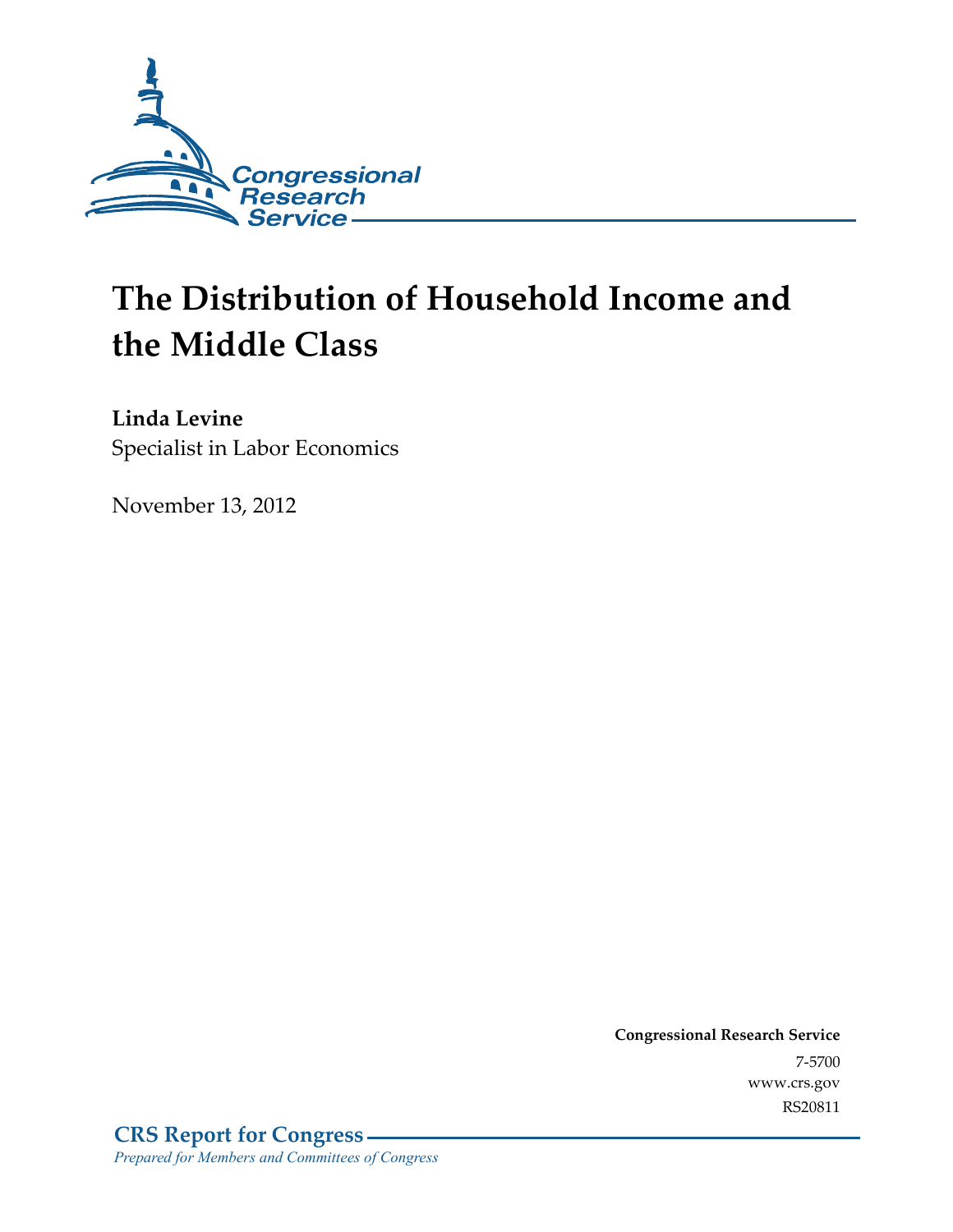### **Summary**

Although not itself a subject of legislation, the shape of the income distribution enters Congress's decision-making process concerning such policy issues as taxes, means-tested benefits, and social insurance programs. Congress also considers legislation specifically in the name of those in the middle class, which is variously defined as some income level or income range within the distribution of U.S. households with income. After briefly analyzing the distribution of household money income in 2011, the report attempts to put the term "middle class" into some perspective.

The first key point of the report is that, although there are a variety of ways to describe the income distribution, all show that income is concentrated among high-income households. Relatively few households can be found in the upper end of the income distribution. Of the 121,084,000 households with income in 2011, only 2.3% had incomes of at least \$250,000. (The Census Bureau does not disaggregate income within the \$250,000-or-more income class.) In addition, a disproportionately large share of total money income accrues to those at the upper end of the distribution. In 2011, the top 5% of U.S. households with income accounted for 22.3% of total income, and the top 20% of households (which includes the top 5%) had 51.5% of all money income.

The second major point is that there is no official government definition of who belongs to the middle class, and the term means different things to different people. The middle class may refer to a group with a common point of view or to those having similar incomes, for example.

Thirdly, absolute income appears to partly determine who belongs to the middle class. By combining money income data from the latest Annual Social and Economic Supplement to the Current Population Survey with results from surveys that asked people to identify their social class, the middle class may refer to households with income levels in 2011 that ranged from \$38,521 (the bottom of the middle quintile, 20%, of households) and extended into the top quintile (households with income of \$101,583 or more)—perhaps including households with incomes somewhat over \$200,000.

Lastly, relative income may also be a defining characteristic of the middle class. In other words, the middle class appears to identify itself relative to the income of a reference group (e.g., their neighbors or coworkers). According to studies of self-reported well-being, those who constitute the middle class seemingly are of like minds with regard to their economic situation. Specifically, having incomes far above those at the lower end of the income distribution appears to be a source of satisfaction to the middle class, but when those at the upper end of the distribution fare much better than they do, it can be a source of consternation to the middle class. As authors of one study put it, staying ahead of the Smiths and keeping up with the Joneses is important to the middle class. This outlook may in part explain the antipathy expressed in some quarters toward the compensation of senior executives, among others, at some of the nation's largest corporations generally and firms in the financial services industry specifically.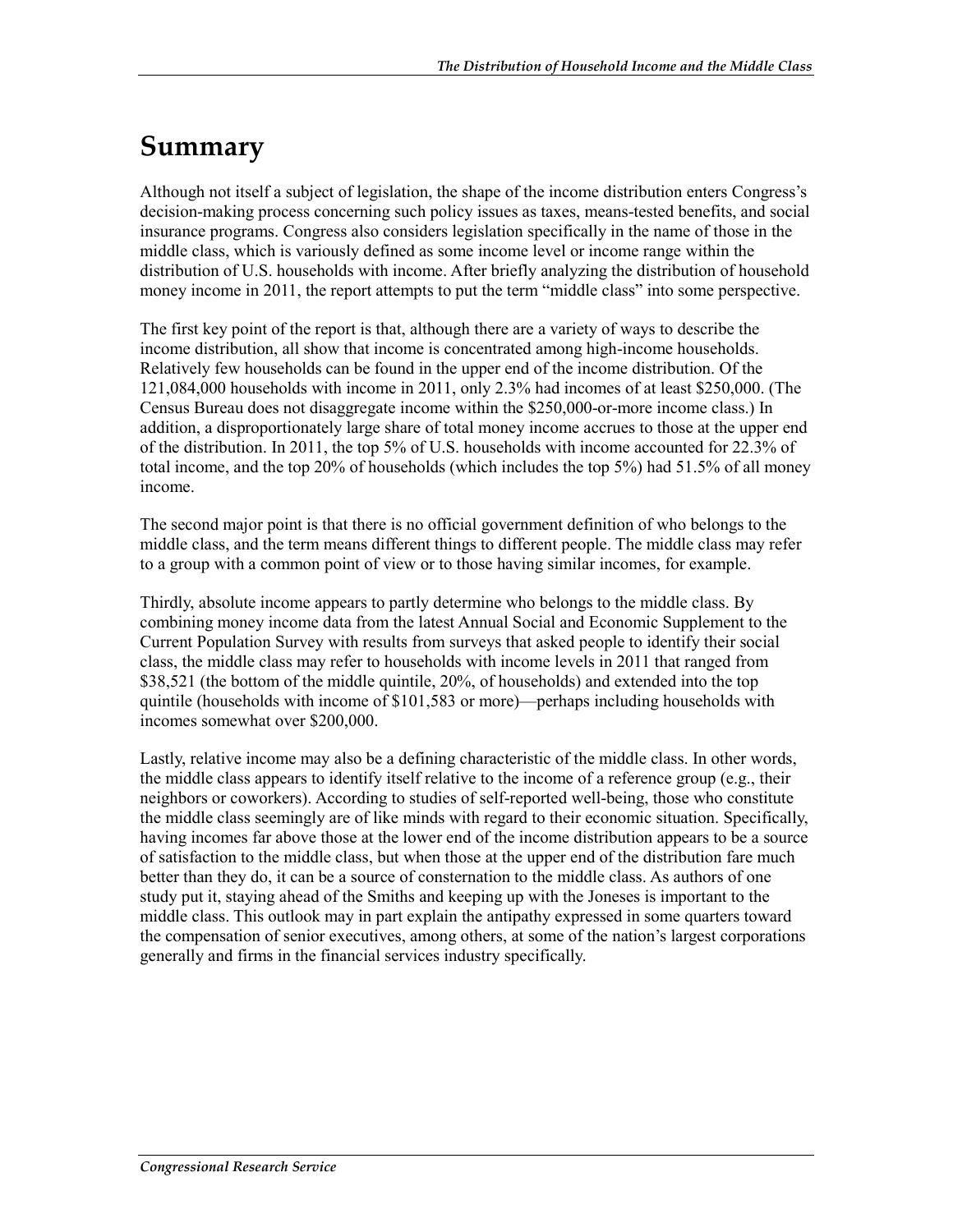# **Contents**

#### **Tables**

| Table 1. Distribution of Household Money Income by Selected Income Class, 2011 |  |
|--------------------------------------------------------------------------------|--|
|                                                                                |  |

#### **Contacts**

|--|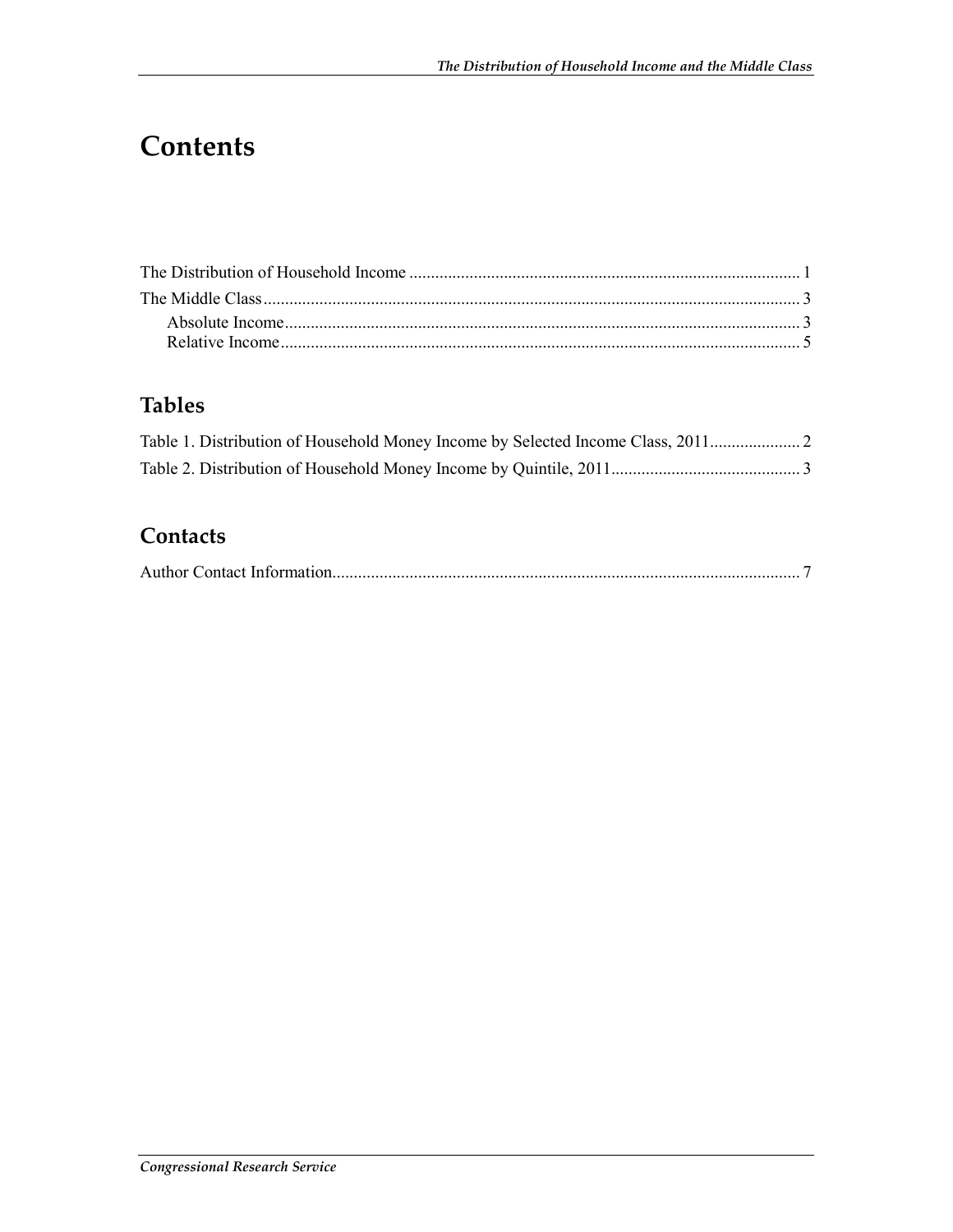he shape of the income distribution is not itself a subject of legislation, but Members of Congress appear to consider it in their decision-making process concerning a number of policy issues such as taxes, means-tested benefits, and social insurance programs. The shape of the income distribution is not itself a subject of legislation, but Members<br>Congress appear to consider it in their decision-making process concerning a number<br>policy issues such as taxes, means-tested benefit defined) of the income distribution who commonly are referred to as the middle class. Some Members have, for example, proposed bills to improve U.S. competitiveness as a means of increasing exports manufactured by workers in "good" (middle-class) jobs. Similarly, training policy generally has been crafted to provide individuals with the skills thought necessary to attain a middle-class standard of living.

This report first presents a brief analysis of the distribution of income across households in 2011, the latest year for which annual data are available from the Census Bureau.<sup>1</sup> It then attempts to put the term middle class into some perspective: first, by applying results from public opinion surveys on social class to the Census Bureau's data on the income distribution in 2011; second, by reviewing findings from empirical studies on the contribution of relative (as opposed to absolute) income to the identity of the middle class.

## **The Distribution of Household Income**

The Census Bureau conducts a survey from which it derives annual estimates of the distribution of income across households, families, and individuals with income.<sup>2</sup> Households, which are more numerous than families, appear to be most relevant to the discussion here because household members are assumed to pool whatever income they have and share a common standard of living. $3$ 

The Bureau's official measure of income is "money income." It includes earnings, interest, dividends, pensions, child support, and government nonmeans-tested income (e.g., Social Security benefits, unemployment compensation, and veterans' payments). Money income is calculated on a pre-tax basis; that is, it excludes payments for personal income taxes, Social Security, Medicare, union dues, etc. It also excludes the value of noncash means-tested benefits (e.g., food stamps, public housing subsidies), employer-provided fringe benefits, and capital gains. Money income is the measure on which official estimates of poverty are based.4

Data describing the distribution of income across households can be presented in a number of ways. The top portion of **Table 1** displays the number and share of households with income by

1

<sup>1</sup> For information on trends in the distribution of income, see CRS Report R42400, *The U.S. Income Distribution and Mobility: Trends and International Comparisons*, by Linda Levine.

<sup>2</sup> The complete Census Bureau report (*Income, Poverty, and Health Insurance: Coverage in the United States: 2011*) is available at http://www.census.gov/prod/2012pubs/p60-243.pdf.

 $3$  In the Current Population Survey (CPS), a household is defined as all of the individuals who occupy a housing unit as their usual place of residence. A family is defined as a group of two or more individuals who reside together and who are related by birth, marriage, or adoption. A household may be composed of one or more families or no families at all; that is, a person living alone in a housing unit is counted in the CPS as a household.

<sup>&</sup>lt;sup>4</sup> The Census Bureau periodically calculates alternative measures of income which can be used to assess the effects of federal (cash and noncash) transfers, capital gains, employee health benefits, return on own-home equity, federal and state income taxes, payroll taxes, and the Earned Income Tax Credit on the shape of the income distribution and on the number of persons living below the poverty threshold. The latest estimates cover 2009, and are available at http://www.census.gov/hhes/www/cpstables/032010/rdcall/toc.htm.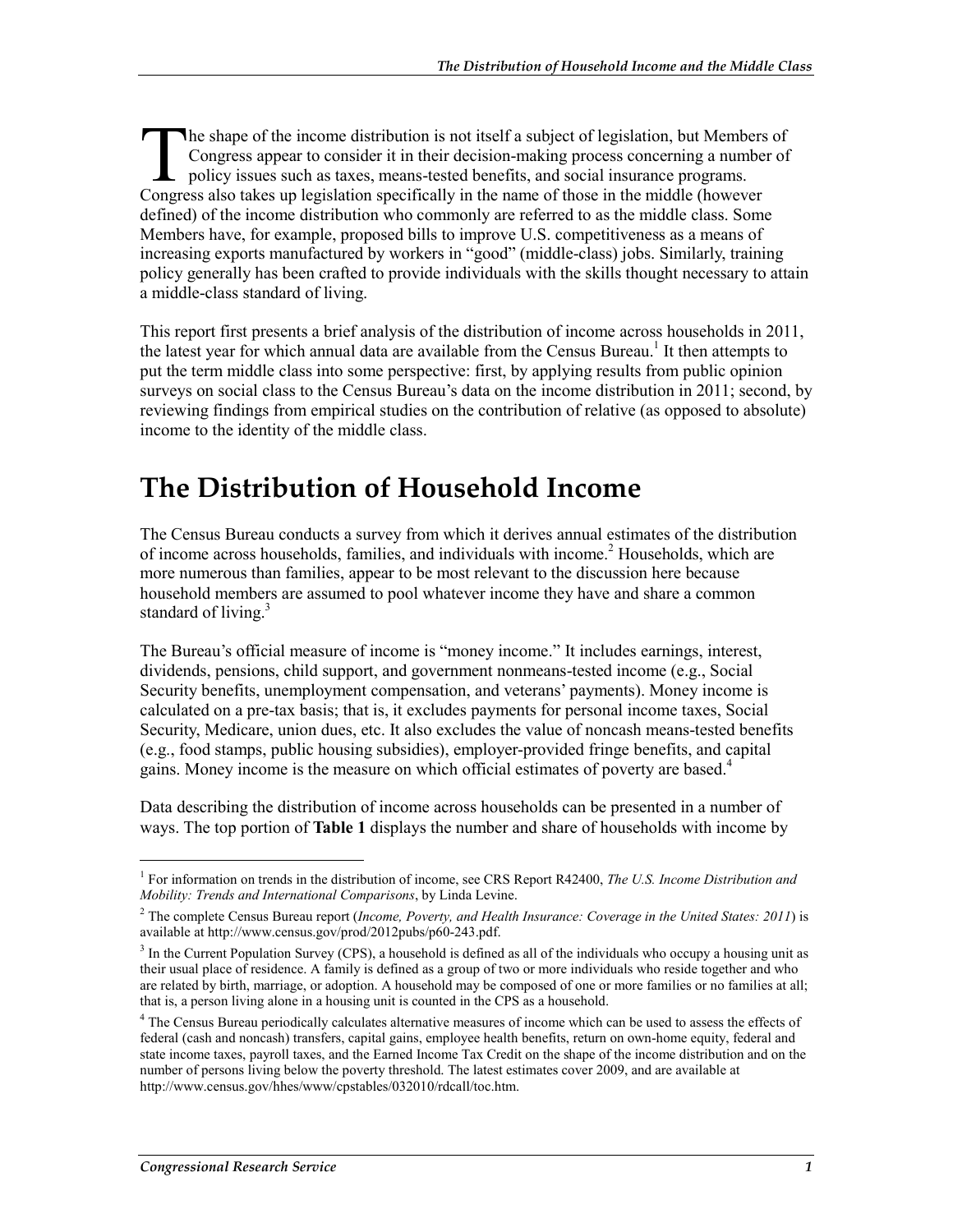income class. The income class sizes range from about \$5,000 toward the lower end of the distribution to about \$50,000 at the upper end of the distribution, in which relatively few households are found. In 2011, 1.9% of households (2,297,000 out of 121,084,000) had incomes between \$200,000 and \$249,999 for example. Another 2.3% of households (2,808,000 out of 121,084,000) had incomes of \$250,000 or more. (The Census Bureau does not disaggregate income within the group of households with incomes of \$250,000 or more.)

| <b>Income Class</b>    | # of Households<br>(in thousands) | % of Households |  |  |
|------------------------|-----------------------------------|-----------------|--|--|
| All Households         | 121,084                           | 100.0           |  |  |
| Less than \$5,000      | 4,261                             | 3.5             |  |  |
| \$5,000 to \$9,999     | 4,972                             | 4.1             |  |  |
| \$10,000 to \$14,999   | 7,127                             | 5.9             |  |  |
| \$15,000 to \$19,999   | 6,882                             | 5.7             |  |  |
| \$20,000 to \$24,999   | 7,095                             | 5.9             |  |  |
| \$25,000 to \$29,999   | 6,591                             | 5.4             |  |  |
| \$30,000 to \$34,999   | 6,667                             | 5.5             |  |  |
| \$35,000 to \$39,999   | 6,136                             | 5.1             |  |  |
| \$40,000 to \$44,999   | 5,795                             | 4.8             |  |  |
| \$45,000 to \$49,999   | 4,945                             | 4.1             |  |  |
| \$50,000 to \$59,999   | 9,420                             | 7.8             |  |  |
| \$60,000 to \$69,999   | 8,268                             | 6.8             |  |  |
| \$70,000 to \$79,999   | 7,058                             | 5.8             |  |  |
| \$80,000 to \$89,999   | 5,602                             | 4.6             |  |  |
| \$90,000 to \$99,999   | 4,845                             | 4.0             |  |  |
| \$100,000 to \$124,999 | 9,130                             | 7.5             |  |  |
| \$125,000 to \$149,999 | 5,311                             | 4.4             |  |  |
| \$150,000 to \$199,999 | 5,875                             | 4.9             |  |  |
| \$200,000 to \$249,999 | 2,297                             | 1.9             |  |  |
| \$250,000 and above    | 2,808                             | 2.3             |  |  |
| Median Income          | \$50,054                          |                 |  |  |
| Mean Income            | \$69,677                          |                 |  |  |

**Table 1. Distribution of Household Money Income by Selected Income Class, 2011** 

**Source:** U.S. Census Bureau, 2011 Annual Social and Economic Supplement to the Current Population Survey.

The concentration of income among the relatively few households in the upper tail of the income distribution also can be seen by comparing two summary measures of the shape of the income distribution shown in the last two rows of **Table 1**. One summary measure, median income, is the level below and above which one-half of all households lie. It is a better indication of the income of the "typical" household than is the mean (average), which can be greatly affected by the upper end of the distribution. One-half of households had income above the median of \$50,054 in 2011, whereas many fewer households (about one-third) had income above the mean of \$69,677. The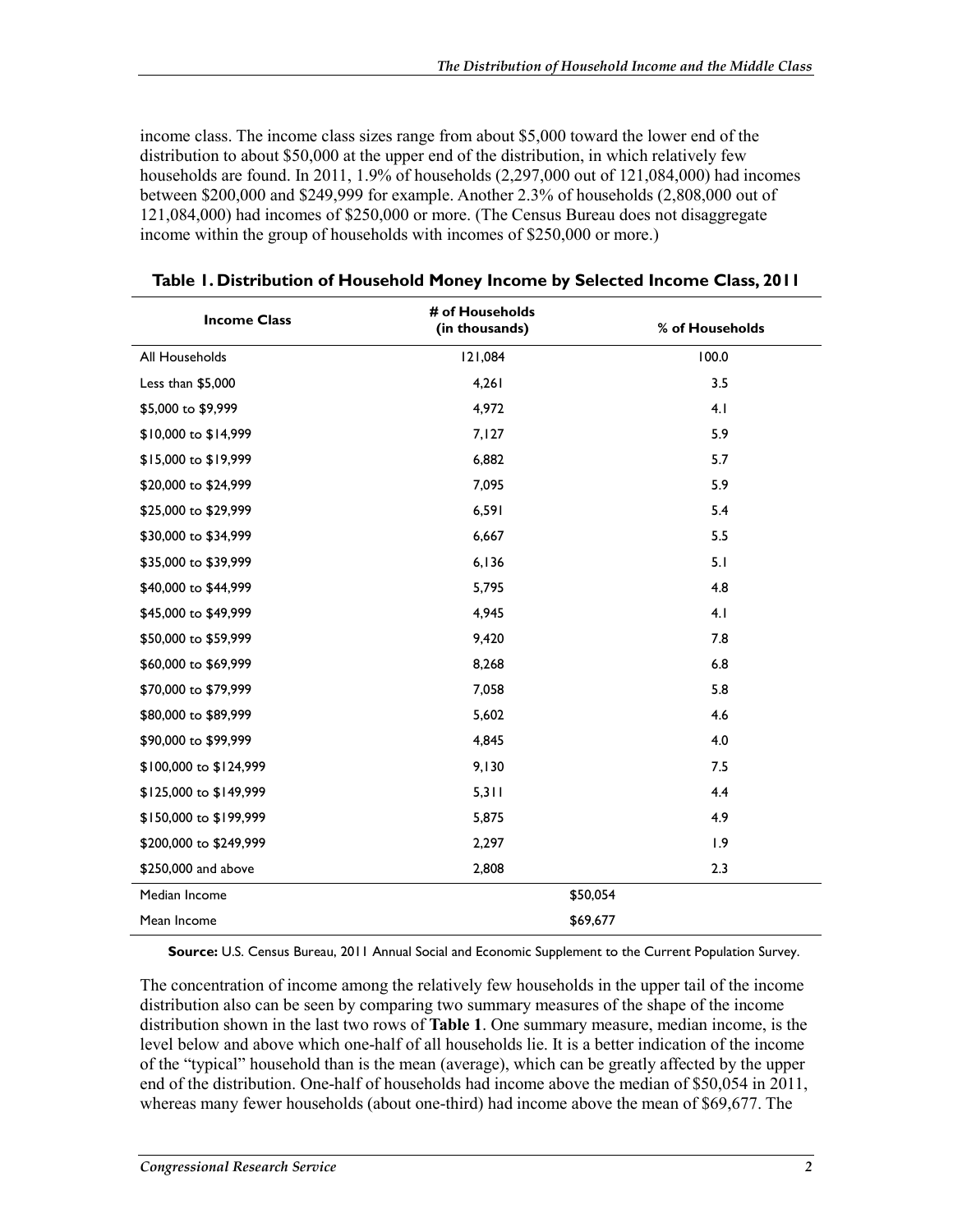mean being greater than the median reflects the concentration of total money income among highincome households.

Another often-used way to describe the distribution of income is the share of total money income going to different household groups in order of increasing income. In 2011, there were a total of 121,084,000 households with income, so each quintile (fifth) in the distribution represents 24,217,000 households. The Census Bureau separately calculates the total income share of the top 5% of households because these 6,054,000 households account for a disproportionately large percentage of aggregate income. As shown in **Table 2**, the top 5% of households accounted for 22.3% of all income in 2011. By comparison, the lowest quintile (20%) of households had only 3.2% of aggregate income. This pattern, like the relationship between median and mean income, illustrates the unequal distribution of income across U.S. households.

|                                     | <b>Quintiles</b>    |                         |                         |                          |                      |                      |
|-------------------------------------|---------------------|-------------------------|-------------------------|--------------------------|----------------------|----------------------|
|                                     | Lowest              | <b>Second</b>           | Third                   | Fourth                   | <b>Highest</b>       | Top 5%               |
| Number of households                | 24.217.000          | 24.217.000              | 24.217.000              | 24.217.000               | 24.217.000           | 6,054,000            |
| Range of income class               | \$20,262<br>or less | \$20,263<br>to \$38,520 | \$38.521<br>to \$62,434 | \$62,435<br>to \$101,582 | \$101,583<br>or more | \$186,000<br>or more |
| Share of household<br>income $(\%)$ | 3.2                 | 8.4                     | 14.3                    | 23.0                     | 51.5                 | 22.3                 |

**Source:** U.S. Census Bureau, 2011 Annual Social and Economic Supplement to the Current Population Survey.

# **The Middle Class**

Although Congress often considers legislation specifically in the name of the middle class, there is no official government definition of the group, and it is not the aim of this report to develop one. What constitutes the middle class is subjective and comparative, meaning different things to different people. The term may refer to a group with a common point of view or to those having similar incomes. Most people likely have decided views as to whether they are middle class, and those who refer to the middle class have a rough idea of whom they have in mind. How closely these definitions correspond is another matter.

#### **Absolute Income**

Any discussion of the middle class necessarily starts with those at the very middle of the income distribution. As previously discussed, median household income was \$50,054 in 2011. How far the middle class stretches above and below the median is the question.

A narrow view of the middle class might include only those in the middle (third) quintile, that is, those households with money income between \$38,521 and \$62,434 in 2011 (see **Table 2**). It seems unlikely, however, that so narrow an income range would account completely for those commonly considered to be middle class. For that reason, the three middle quintiles are often combined to broaden the definition. In 2011, according to this broader definition, the 72,651,000 households with income above \$20,262 and below \$101,583 might have composed the middle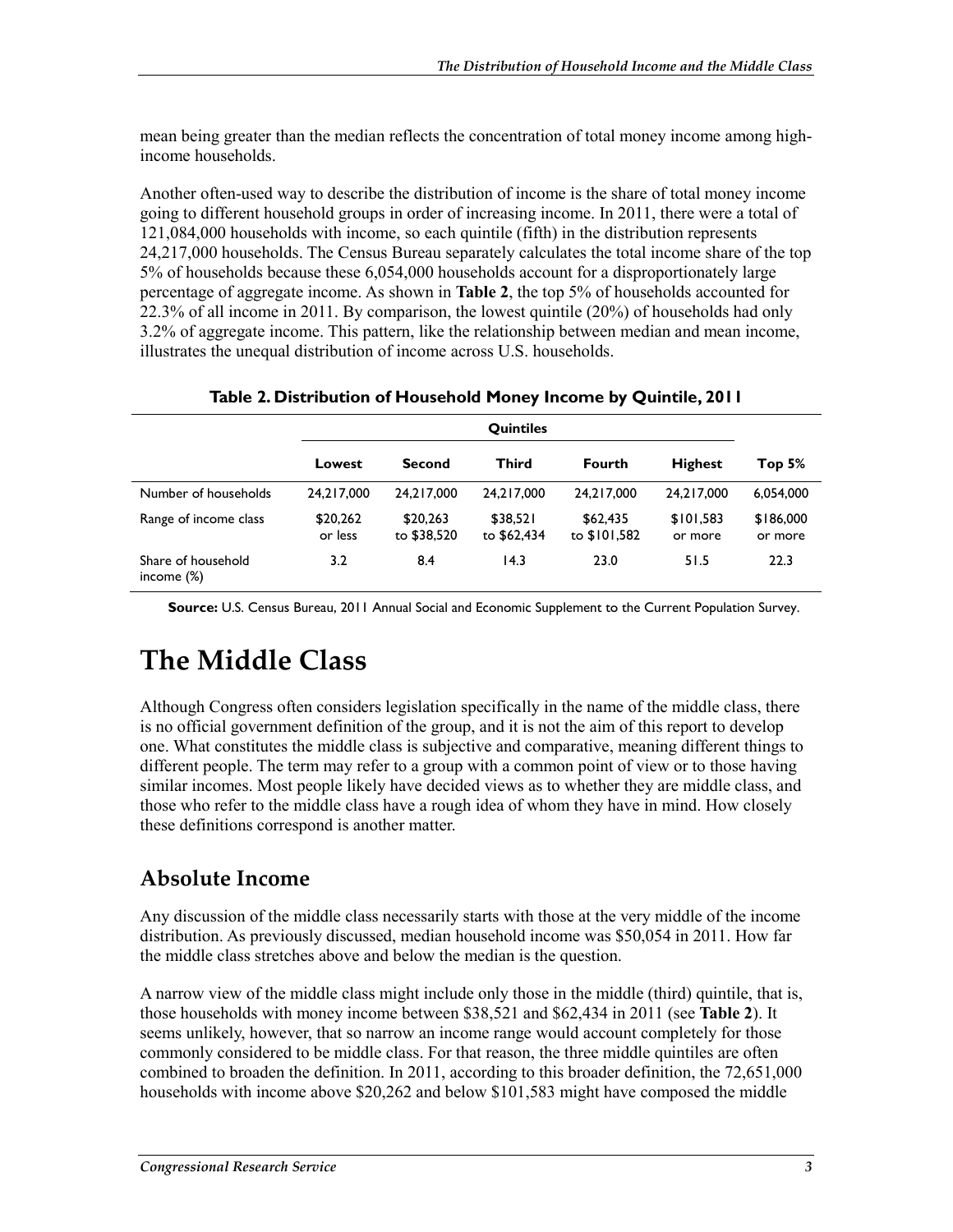class. These 60% of all households in the distribution accounted for a smaller share (45.7%) of total income in 2011.

A still broader definition of middle class can be constructed by adding that part of the top quintile up to the point at which the top 5% of households begins. In 2011, then, 90,814,000 households with incomes above \$20,262 and below \$186,000 might have composed the middle class. These 75% of all households in the distribution accounted for a slightly larger share (78%) of total household income in that year.

The results of opinion surveys offer further insight into the income bounds that may define the middle class. A few surveys asked people to indicate their social class. In a 2005 *New York Times* survey, for example, 35% of respondents identified themselves as working class and 7% said they were part of the lower class. Another 42% considered themselves to be middle class and 15% said they were part of the upper middle class, whereas 1% of respondents identified themselves as members of the upper class.<sup>5</sup> In contrast, the top income class (\$250,000 or more) in the Census Bureau's detailed data on the household income distribution shown in **Table 1** accounted for 2.3% of all households. Assuming some correspondence between the survey responses and Census income data, this discrepancy suggests that the 15% of respondents who said they were upper-middle class includes some households with incomes over \$250,000. Comparing just the 42% of respondents who reported being middle class with the Census data suggests that the upper bound of the middle class might instead be lower at somewhat under \$125,000. The lower bound of the middle class might be just over \$40,000, based on a comparison of the 42% of respondents who reported they were working or lower class with the Census data.

The National Opinion Research Center (NORC) at the University of Chicago began asking people in 1972 to identify their social class in the General Social Survey (GSS). The cumulative results of self-reported class divisions in the GSS can be compared with the Census income distribution as was done above with the *Times* survey. According to the 1972-2010 GSS data,<sup>6</sup> 3.2% of the population consider themselves to be upper class. This would put the dividing line between middle and upper class at somewhat over \$200,000. The 1972-2010 GSS results further indicate that 5.7% of the population consider themselves to be lower class and 45.7% identified themselves as working class. This would put the lower income level for the middle class at just over \$50,000.

As part of a larger study of the middle class, the Pew Research Center sampled opinions regarding social class in 2012. It found that 51% of surveyed adults living in households with incomes between \$30,000 and \$49,999 identified themselves as middle class and 65% of surveyed adults with household incomes between \$50,000 and \$99,999 identified themselves as middle class. Although these results suggest that the income boundaries of the middle class might extend from \$30,000 to \$99,999, the finding that 46% of surveyed adults with household incomes of \$100,000 or more self-identified as middle class suggests that the upper bound of the middle class might exceed \$100,000. But by how much? The Pew survey also found that 7% of Americans consider themselves to be lower class; 25%, lower middle class; 49%, middle class; 15%, upper middle class; and 2%, upper class.<sup>7</sup> If the 15% of survey respondents who considered

1

<sup>5</sup> *The New York Times* published a series of articles in May 2005 under the title "Class Matters," which is available at http://www.nytimes.com/indexes/2005/05/15/national/class/index.html.

<sup>6</sup> NORC, *General Social Survey*, http://www.norc.uchicago.edu/GSS+Website/.

<sup>7</sup> Pew Research Center, *The Lost Decade of the Middle Class*, August 22, 2012, available at

http://www.pewsocialtrends.org/files/2012/08/pew-social-trends-lost-decade-of-the-middle-class.pdf. The results from (continued...)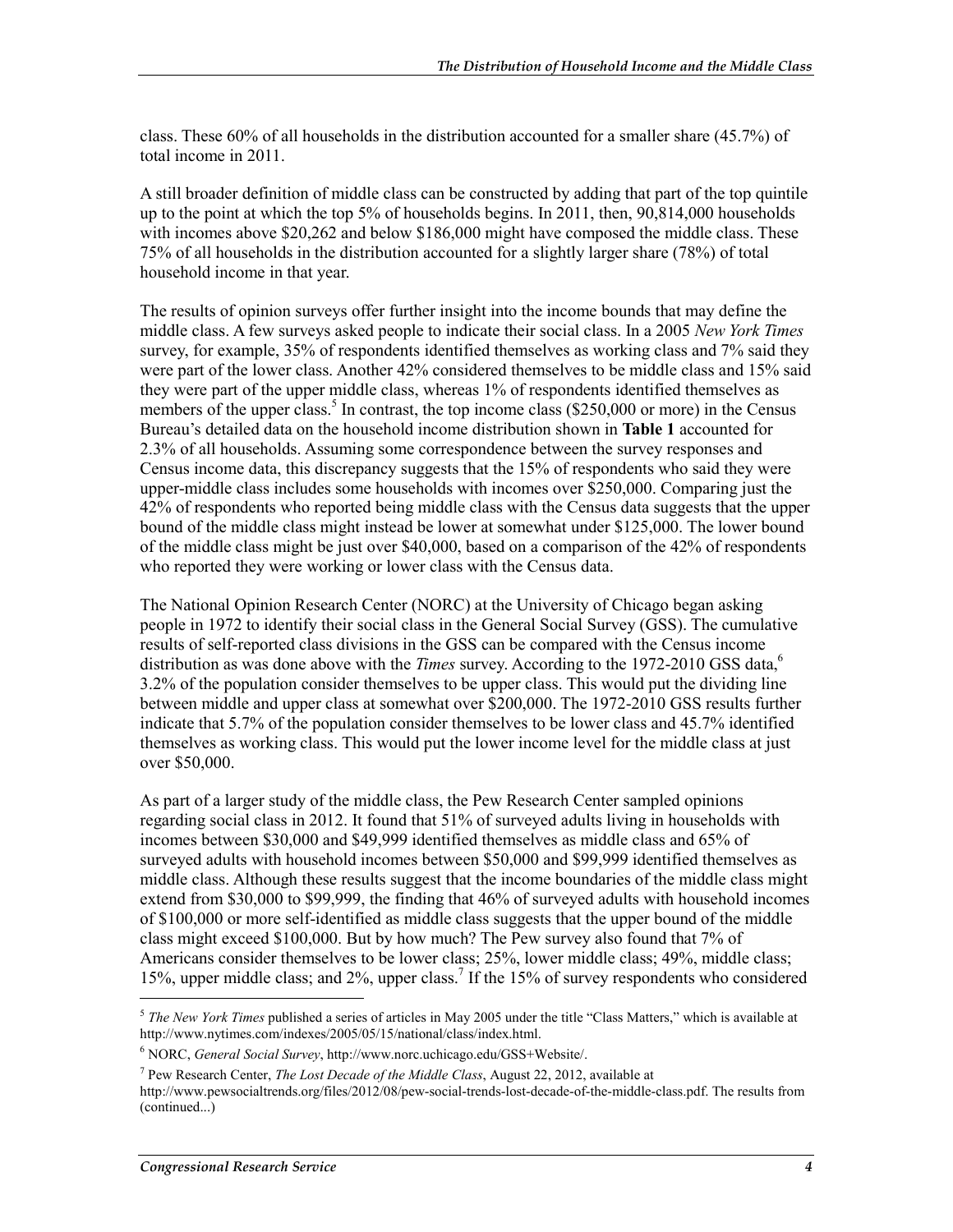themselves upper middle class were added to the middle class rather than upper class category as Pew has done, then the upper bound of the middle class might be somewhat over \$200,000.

Taken together, the survey responses suggest that the lower bound of the middle class might start in the middle (third) quintile of the income distribution shown in **Table 2** (households with income of \$38,521 to \$62,434). The surveys' results further suggest that the middle class extends into the top (fifth) quintile of the income distribution (households with income of \$101,583 or more)—perhaps including households with income somewhat over  $$200,000$ .<sup>8</sup>

#### **Relative Income**

The satisfaction (utility) that households derive from their income appears to be associated both with their absolute level of income and how that income level compares with the incomes of others.<sup>9</sup> While the middle class may be content with absolute income levels that afford them a much better-than-subsistence standard of living, the satisfaction of the middle class also may be affected by their income relative to a reference group. If individuals care about how their income compares with that of their neighbors or coworkers, for example, it lends support to the notion of like-income groups possessing a shared outlook on economic (and perhaps other) policy.

Since the 1990s, economists have increasingly turned their attention to identifying factors that contribute to utility (well-being or happiness), including one's position relative to others.<sup>10</sup> One study, for example, analyzed whether group-specific suicide rates are associated with interpersonal comparisons of income.<sup>11</sup> Daly and Wilson used the suicide rate as an indicator of current and expected future happiness, and developed three measures of relative income: the ratio of income at the  $90<sup>th</sup>$  percentile to median income (90/50), the ratio of median income to income at the 10<sup>th</sup> percentile (50/10), and the ratio of income at the 90<sup>th</sup> percentile to income at the 10<sup>th</sup> percentile (90/10). Among their findings was that an increase in the 50/10 ratio was associated with a decrease in the suicide rate, and that an increase in the 90/50 ratio was associated with an increase in the suicide rate. That is to say, those in the middle-income group (the  $50<sup>th</sup>$  percentile) were (a) happier the larger the gap was between them and those at the low end of the distribution

 $\overline{\phantom{a}}$ 

<sup>(...</sup>continued)

the 2012 survey are similar to those from a 2008 survey conducted by Pew, *Inside the Middle Class: Bad Times Hit the Good Life*, available at http://pewsocialtrends.org/pubs/706/middle-class-poll.

<sup>&</sup>lt;sup>8</sup> If those who consider themselves to be upper class were underrepresented in the surveys, the number of those who consider themselves to be upper class would be larger. If that is the case, the actual level of income that divides the middle from the upper class would be lower than is suggested by the surveys.

<sup>&</sup>lt;sup>9</sup> Disagreement in the economics literature exists about the extent to which absolute versus relative income contributes to well-being and about what is the most appropriate measure of well-being. See, for example, Richard Ball and Kateryna Chernova, "Absolute Income, Relative Income, and Happiness," *Social Indicators Research*, September 2008, pp. 497-529; Daniel Kahneman and Angus Deaton, "High Income Improves Evaluation of Life but Not Emotional Well-Being," *Proceedings of the National Academy of Sciences*, vol. 107, no 38, September 2010, pp. 16489-16493; Richard Layard, Guy Mayraz and Stephen Nickell, *Does Relative Income Matter? Are the Critics Right?*, CEP Discussion Paper No. 918, March 2009; and Betsey Stevenson and Justin Wolfers, "Economic Growth and Subjective Well-Being: Reassessing the Easterlin Paradox," *Brookings Papers on Economic Activity*, 2008, pp. 1- 87.

<sup>&</sup>lt;sup>10</sup> Andrew E. Clark, Paul Frijters, and Michael A. Shields, "Relative Income, Happiness, and Utility: An Explanation for the Easterlin Paradox and Other Puzzles," *Journal of Economic Literature*, vol. 46, no. 1 (2008), pp. 95-144.

 $<sup>11</sup>$  Mary Daly and Dan Wilson, "Keeping Up with the Joneses and Staying Ahead of the Smiths: Evidence from Suicide</sup> Data," *Federal Reserve Bank of San Francisco Working Paper 2006-12*, April 2006.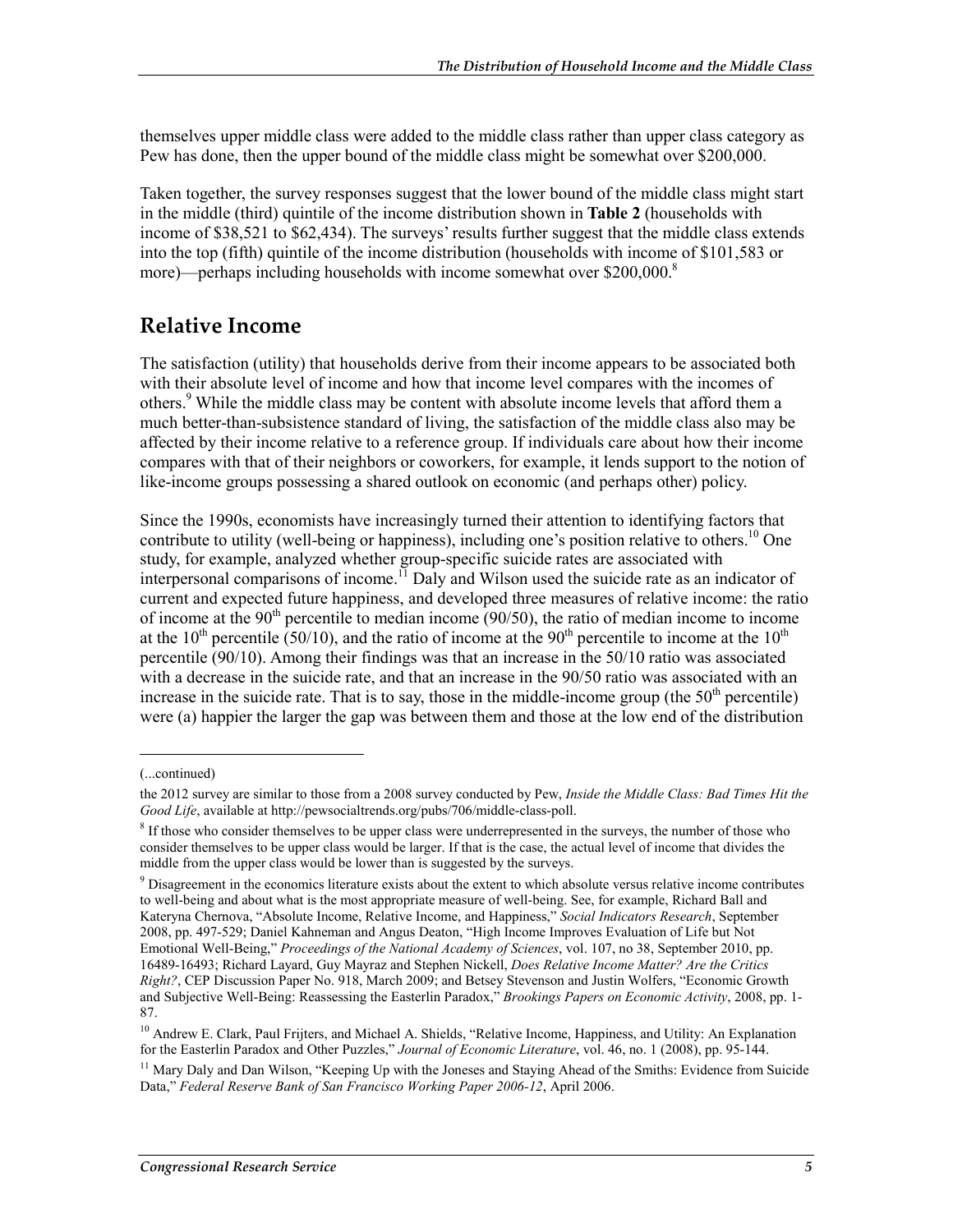and (b) unhappier the larger the gap was between them and those at the high end of the distribution. Daly and Wilson considered the results evidence that relative income influences a group's sense of well-being. More specifically, increases in inequality at the upper and lower tails of the income distribution appear to have opposite effects on the satisfaction of the middleincome group.

Luttmer also presented evidence that relative income is an important determinant of well-being.<sup>12</sup> He matched survey data on self-reported happiness and other measures of well-being (e.g., frequency of marital disagreements, score on a depression index) with income data by locality. Luttmer estimated that an increase in neighbors' income had a negative effect on one's own happiness. Dynan and Ravina built on Luttmer's study by using the GSS to assess the effect of differences in relative incomes over recent decades on happiness. Like Luttmer, they found that relative income is strongly associated with self-reported happiness. Dynan and Ravina further estimated that relative income most affects well-being when a group's income is above the average in its state but not at the top  $(90<sup>th</sup>$  percentile) of the income distribution. Or, as the authors put it, "relative concerns primarily affect people who have above-average income but are not extremely rich."<sup>13</sup>

Guven and Sorensen concluded that relative income plays a substantial role in explaining selfreported happiness among the middle-income group.<sup>14</sup> Because the GSS asks respondents how they think their income compares with that of the average family, the economists also were able to measure the relationship between happiness and perceived (as opposed to actual) relative income. Guven and Sorensen estimated that well-being is more affected by the perception of relative income than by actual relative income for the middle-income group. They further found that perceptions about relative income are more important in explaining the well-being of the middle-income group than the happiness of the low- and high-income groups.

The conclusions of these studies might not seem robust because they are based on selfassessments of well-being, but if they are correct, they appear relevant to the notion of likeminded income groups. Together, the studies suggest that the satisfaction of the middle class (however defined) depends not only on keeping up with the Joneses but also staying ahead of the Smiths, as Daly and Wilson put it in their study. In other words, whatever else they may have in common, those who constitute the middle class seemingly have similar sentiments with regard to their economic situation. Specifically, having incomes far above those at the lower end of the income distribution is a source of satisfaction to the middle class, but when those at the upper end of the distribution fare much better than they do, it can be a source of consternation to the middle class. This outlook may partly explain the current antipathy expressed in some quarters toward the compensation of senior executives, among others, at some of the nation's largest corporations generally and firms in the financial services industry specifically.

1

<sup>12</sup> Erzo F.P. Luttmer, "Neighbors as Negatives: Relative Earnings and Well-Being," *Quarterly Journal of Economics*, August 2005.

<sup>&</sup>lt;sup>13</sup> Karen E. Dynan and Enrichetta Ravina, "Increasing Income Inequality, External Habits, and Self-Reported Happiness," *AEA Papers and Proceedings*, vol. 97, no. 2 (May 2007), pp. 226-231.

<sup>14</sup> Cahit Guven and Bent E. Sorensen, *Subjective Well-Being: Keeping Up With the Joneses, Real or Perceived?*, November 2007, available at http://www.uh.edu/~cguven/papers/JonesesCahit\_SEP262007.pdf. See also Cahit Guven and Bent E. Sorensen, "Subjective Well-Being: Keeping Up with the Perception of the Joneses," *Social Indicators Research*, August 2011, pp. 1-31.